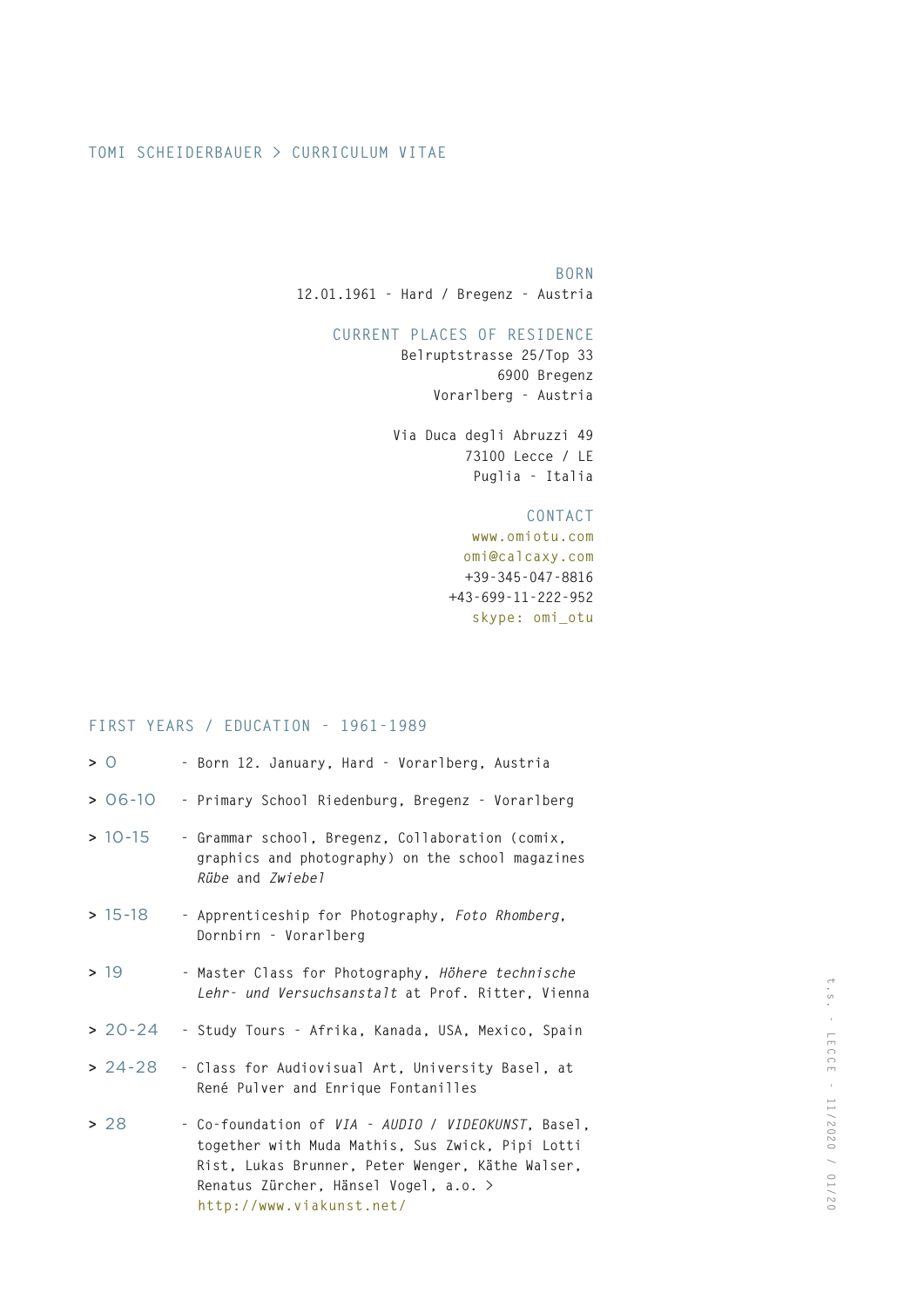#### *HUMANITAS (university\_hospital)*

**november-visit to Milan, big health check-up! it is going quite well - the stem cell transplantation (on 31. 10. 2019) worked well! i don't have to come back for another year, but every three months i have to have my blood and kidney values checked in Puglia. I'd like to write a book, working title:** *MY FRIENDS, THE TUMOR AND THE ART* 

#### *MUTTERMUSTER* **(2.0)**

**Since some things had to shift and the floor plan is now a different one, i redesigned the whole '***motherpattern' >* **https://omiotu.com/muttermuster/**

#### *THE INDIVIDUAL/THE UNIVERSE*

**doing another OTTO-Poster on the** *"who-said-that-whyand-what-does-that-mean-series* **inspired by a quote from David Bohm > https://omiotu.com/otto-kramp/**

### *THREE BOOKS*

**for** *MODUMODU* **and the network of street vendors autumn, cover and layout-work - one book from Marcus Mossiah Garvey, the other two are children books, which i also illustrate. more about it when they'll be printed in spring 21.. > http://modumodu.blogspot.com/p/chi-siamo.html** 

#### *PRESENTATION LECCEBILITÀ*

**middle of summer - i can hardly believe it - the city map is printed and we present it in the**  *CROCEVIA***, a cultural center in Lecce. after more than two years, done and happy! > https://wemakeit.com/projects/1-stadkarte-2-leporellos/ show/news** *(scroll down for the presentation night..)* **https://www.cameraasudaps.it/spazio-crocevia-un-centromulticulturale-a-lecce/**

#### *LEPORELLI*

**realizing some graphics and taking some images from my favorite down-town-trees for the Leporello i want to produce in addition to the street map for the street vendors** *-* **and the t-shirts as well! > https://omiotu.com/leporelli/ https://omiotu.com/k-o-g/**

### *THE RANGE OF O*

**June - creating 14 new O-Ranges, from material which i prepared about a one and a half year ago > https://omiotu.com/the-range-of-o/**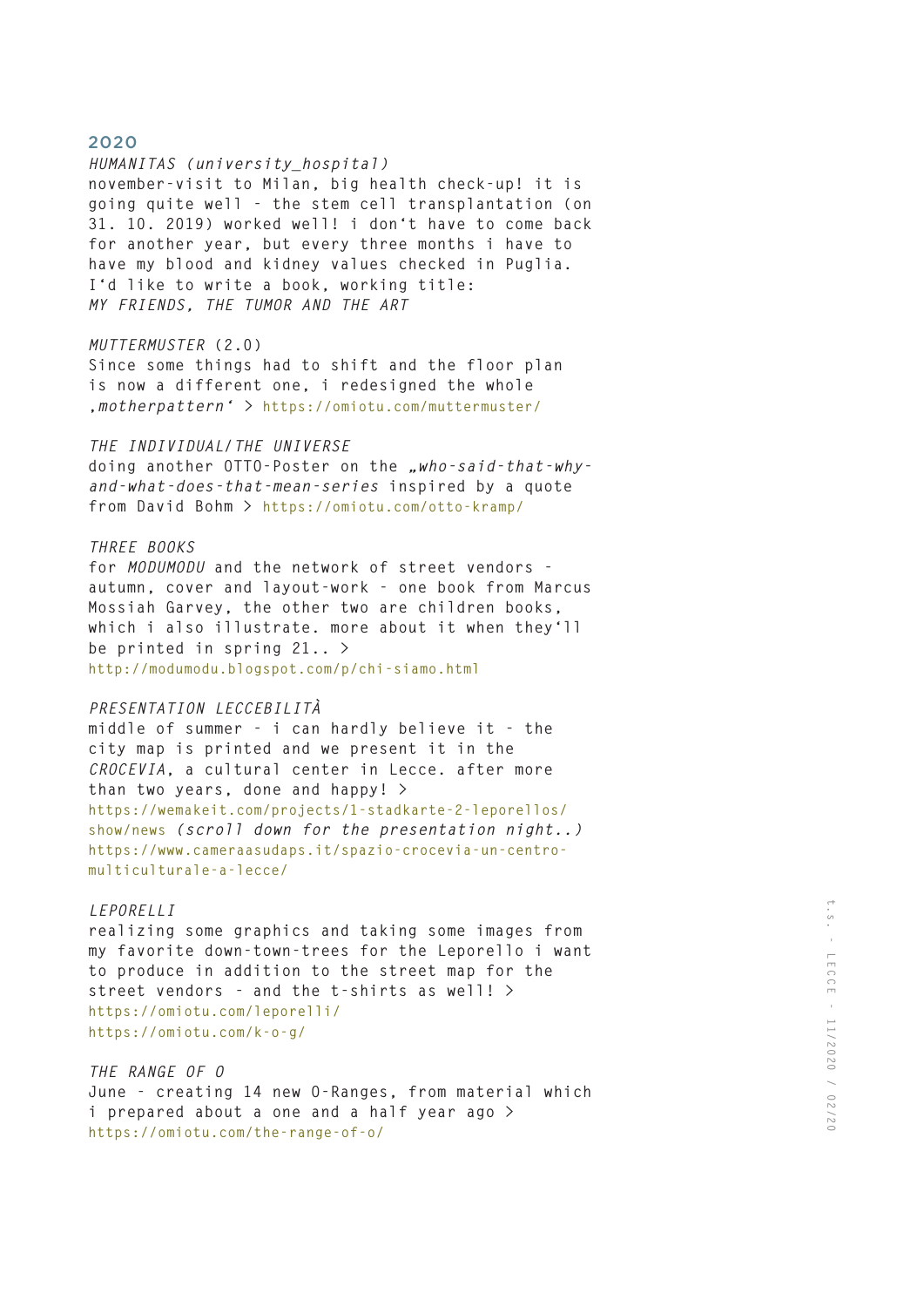### *WEMAKEIT*

**middle of spring, launching a small crowdfunding campaign on wemakeit in order to generate some money to finally finish** *LECCEBILITÀ***! > https://wemakeit.com/projects/1-stadkarte-2-leporellos** 

#### *LIEVE MOEMOE*

**= DEAR MOEMOE - working on the layout for a book for a friend, Michäel from Belgium - an intimate book made out of series of postcards his uncle wrote to his mother, and which were found after both deaths.** 

### *JETZZZZT*

**Springtime - creating mini-narratives - the title refers to**  *IL DAILY JETZT***, a purely visual blog that I have been running since August 2013. Four NOWS form one JETZZZZT (NOOOOW) > https://omiotu.com/jetzzzzt https://ildailyjetzt.com**

### *END OF FEBRUARY*

**After almost four months of rest and a major check-up at the hospital in Milan, I start another two treatment cycles in Lecce. My blood and kidney values are on the right track but not as good as the doctors would like. At the same time and after 10 months I start to work again!**

#### *I AM*

**this mystical "***I am the I am***" - before we associate a name, a profession or an adjective - does not let go of me. So I create a kind of logo, a simple vertical sign. From the approximately 200 photos that I took during my summer months through the always same slit of the jalousie, I generate a 70x100 cm poster**  - a simple, chronological listing or "jalousienation" of these **pictures. Tilted by 90 degrees, I use part of these images to superimpose I AM > https://omiotu.com/i-am/** 

# *LECCEBILITÀ*

**Finally! I can resume the work on the city map! If all goes well (on March 23rd I have a next big control in Milano) I would like to present the printed map in Lecce at the beginning of April and festively hand it over to the hands of the street vendors > https://omiotu.com/leccebilita\_map**

# 2019

## *TELEPHON PING-PONG*

**at the end of the year I receive a nice call from Peter Niedermaier asking if he can interview me because of the**  *Vorarlberger Kunstpreis***. With pleasure > https://omiotu.com/kultur/ https://de.wikipedia.org/wiki/Internationaler\_Kunstpreis\_des\_ Landes\_Vorarlberg**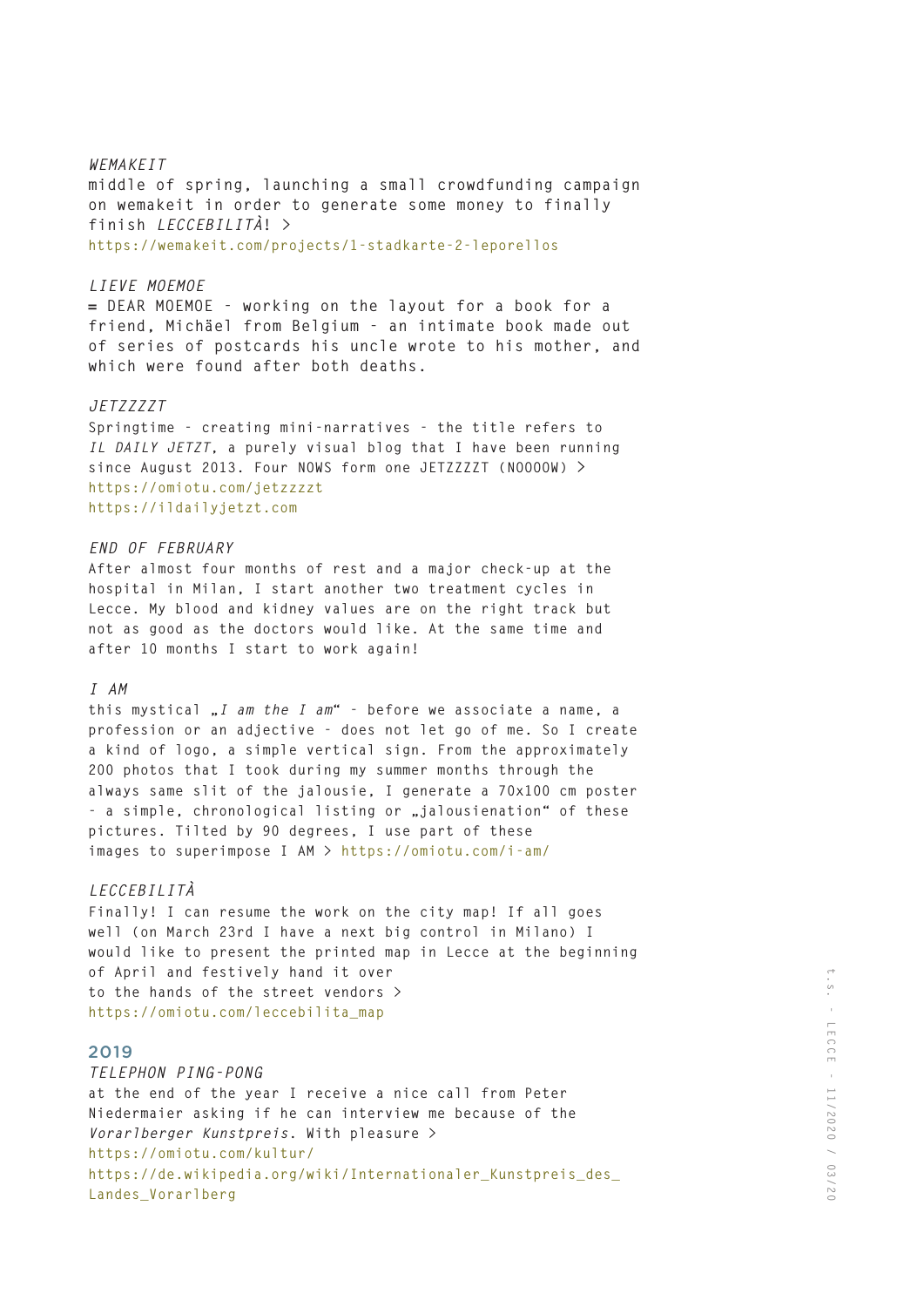*END OF MAY***, beginning of June - it all starts with a swollen foot. Thank God I meet a very ambitious and insistent young doctor in the emergency room. After three weeks of hospital stay and analysis, a kidney and a bone biopsy the diagnosis is made: Amyloidosis Al and a Multiple myeloma. Strangely enough, I'm not shocked or particularly surprised, but want to accept this challenge with a big, clear YES. YES, NOW, I AM. I must withdraw from all other projects.**

# *BEGINNING OF OKTOBER*

**i move to the** *HUMANITAS Hospital* **for a bit more than a month. On the 31st i have my autotransplantation - things go well.. and i have to dive into another at least three months of stillness and rest > https://www.humanitas.it**

# *INTERNATIONALER KUNSTPREIS DES LANDES VORARLBERG*

*(international art award, province of Vorarlberg)* **Oh really? Happy to hear that I won this prize! Happy first of all for the ARTS. The fact that my way of thinking and making (P)ART is now officially considered**  and awarded as "real art" feels like a good sign - for **art itself, or better for young artists who work in a similar contextual, relational and transpersonal way as I do. Thank you Vorarlberg > https://de.wikipedia.org/wiki/ Internationaler\_Kunstpreis\_des\_Landes\_Vorarlberg**

#### *MUTTERMUSTER - MOTHERPATTERN*

### *(LANDESKRANKENHAUS - FELDKIRCH, LKH-F)*

**After 100s of hours (approx. 50% walking across all types of floors all over the city and its public buildings..),**  very intensive studies (68 different "patterns" - which **I donate to the** *vorarlberg museum***), a very fruit- and helpful collaboration with my good friend Markus Dorner from** *DORNER\MATT***, and a rather improvised presentation of my proposal for the floor design of the LKH-F to the ten-member, highly-concentrated jury, I receive a joyful phone call on the same evening: I won! Oh, really? I am very happy that** *MUTTERMUSTER* **will be realized > https://omiotu.com/muttermuster**

# *LECCEBILITÀ (The alternative citymap)*

**The project on which, besides MUTTERMUSTER, I work the most in 2018/19. I am confident that I can finally hand it**  over to my African friends and street vendors as "their **product" in early summer 2019. Unfortunately (see above,** *I AM***) something big came up and I had to leave the work just very few steps before bringing the file to the printer. As soon as I'm able again it will be the first thing I do! Here the link to the 99% finished map > https://omiotu.com/leccebilita\_map**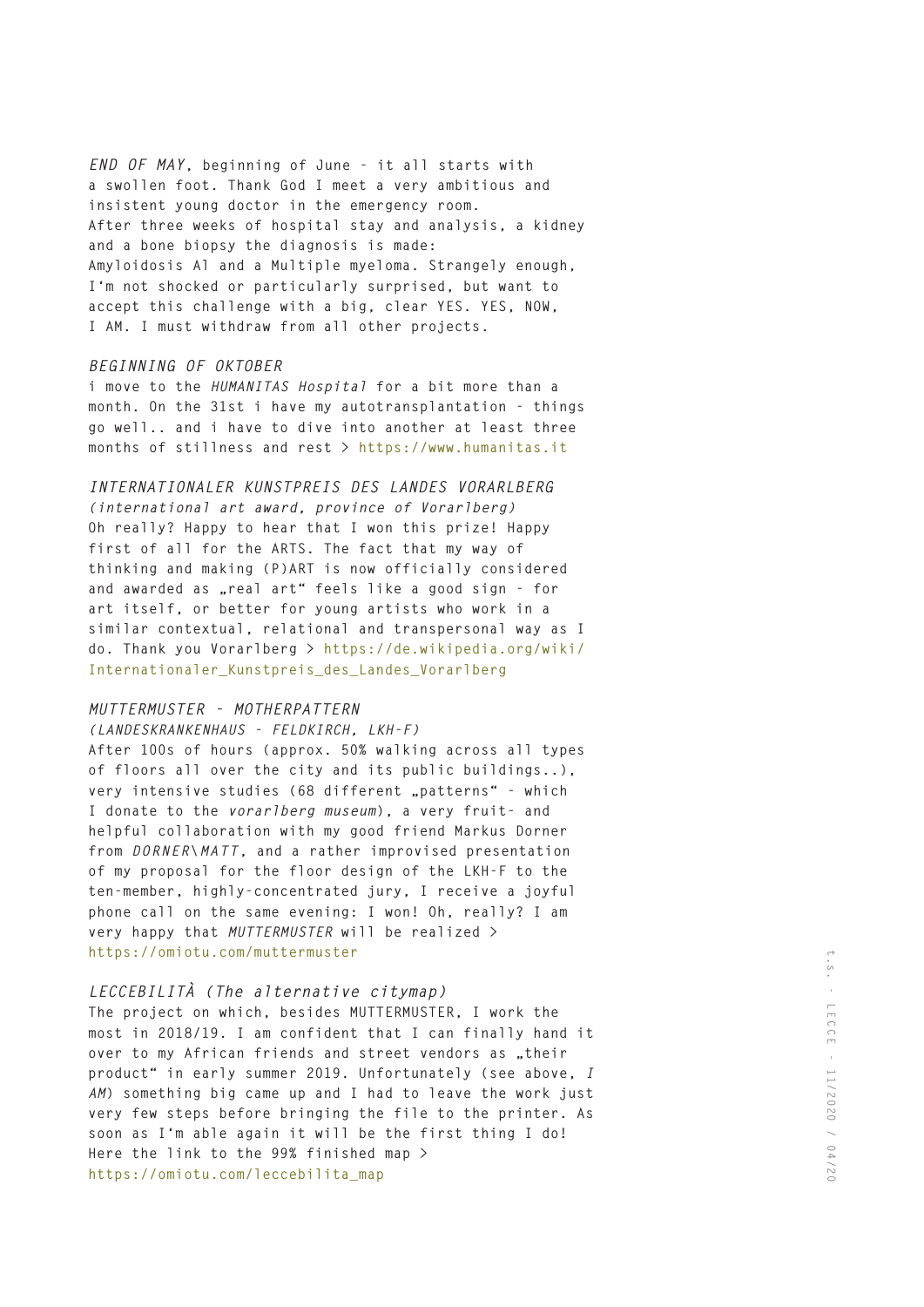### *LANDESKRANKENHAUS-FELDKIRCH (LKH-F)*

*(Central Hospital, Feldkirch, Voarlberg, Austria)* **9 other artists and I receive an very interesting invitation**  for a competition: we're asked to propose an "artistic **floor design" for the new entrance area (outside and inside approx. 1,400 m2) of the LKH-F. I gladly accept the invitation and start perhaps the most difficult project ever. The most emotional piece of floor you can imagine! Who wants to step on art there? What for? Perhaps there's no solution at all?** 

#### *KULTURSTRATEGIE - BREGENZ*

**I am asked by the new head of the cultural office of the city of Bregenz (Vorarlberg, Austria) Jutta Dieing whether**  I would like to "illustrate" her concept for a new cultural **strategy. I'd have 100%-free-hand and she'd like to use it then for her public presentations. I read the concept and accept > https://omiotu.com/k-strategie**

### *BILDERBUCHBILDER*

*HOMEOLOGY / IL DAILY JETZT / IL DAILY NÄCHST* **This series of series of always horizontally formatted**  photographs with 2 diagonally opposite, "round corners", **began in 1996 with the play (HOMEOLOGY) of the central image of c a l c's home-page. This later became** *IL DAILY JETZT***, and this became** *IL DAILY NÄCHST***, and this became a series of series now > https://omiotu.com/bilderbuchbilder**

### *LECCEBILITÀ* (the workshop)

**after preparing a huge (330 x 300 cm) citymap of Lecce and having met** *CITTÀ FERTILE***, the perfect team to collaborate on this project, we organize a three-day-workshop around this map in order to generate the starting amount of information which allows us to kick off the design/cartography-process > https://omiotu.com/leccebilita\_workshop/**

#### *FLIEGENDER SATTEL / SCHWEBENDER SCHUH*

**following an open call, which i revived from the**  *Berufsvereinigung Bildender Künstlerinnen und Künstler Vorarlbergs***, I was elaborating this years central image and all applications for the** *FOEN-X Festival* **in the** *KAMMGARN* **in Hard > https://omiotu.com/foen-x/ https://kammgarn.at/programm.aspx**

## *SPIEGEL\_BILD*

**The site for the commissioned work to be developed is an entrée to an office/residential building in Bregenz, Austria**  - the 2nd time that I'm working with the "sparkjump", after **we did** *DISTRUZIONE DI ADAMO***, 2011 in Bari > https://omiotu.com/spiegelbild/**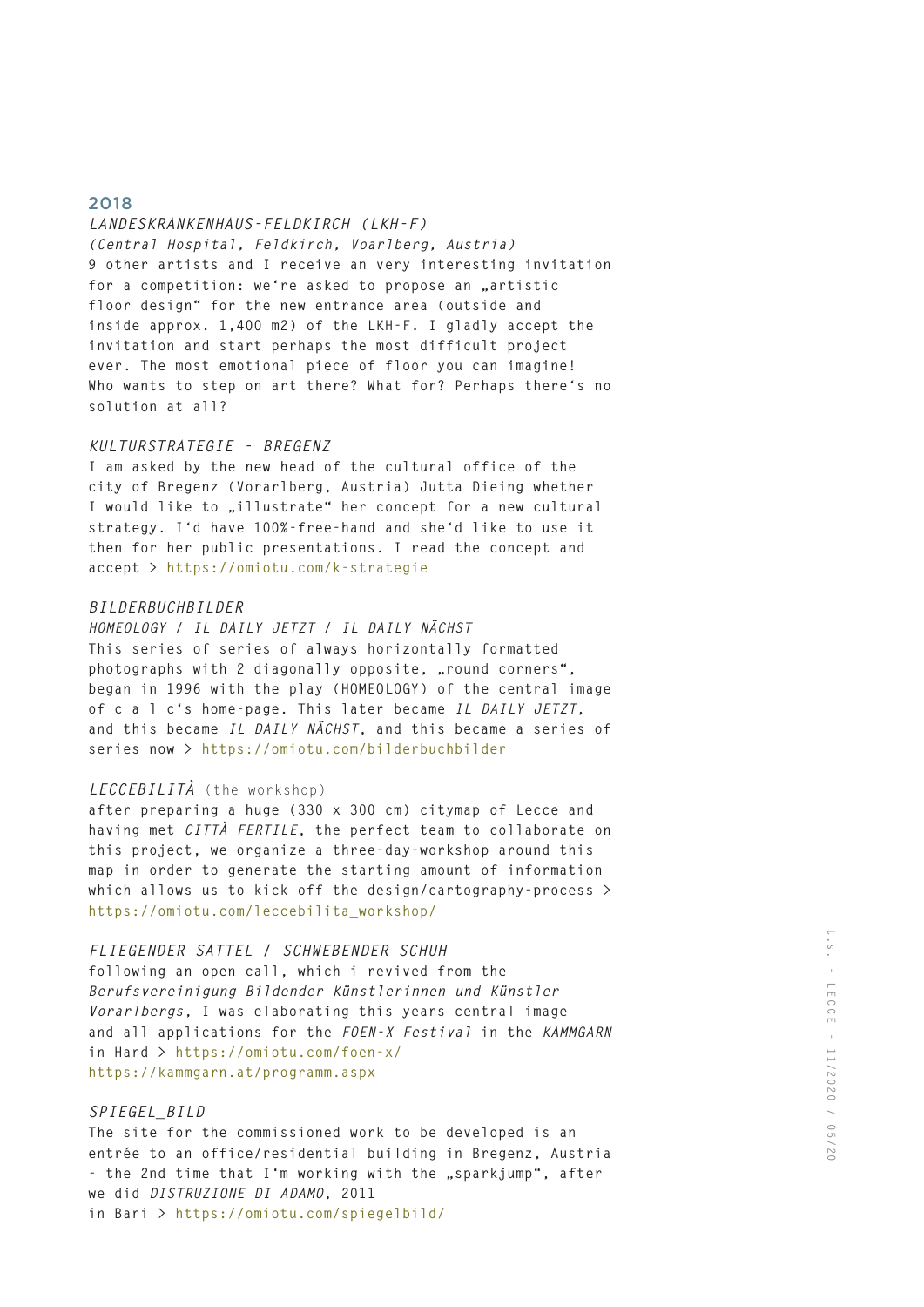#### *LA DOMANDA APERTA*

**..after i was happy to receive some fine feedbacks at** *ERGOT* **for my** *CLOUDATLAS***-presentation, i decide to ask some friends if they also would like to set up a round table for open questions. Questions for which we really don't know the answer. Doubts, strange ideas, big questions > https:// omiotu.com/ladomandaperta/**

#### 2017

#### *LECCEBILITÀ* (working title)

**planning an alternative, transnational and inter-cultural streetmap of Lecce, taking refugees, migrants and tourists in main consideration and develop its cartographic levels and legend together with them. Making a second open call from within** *K.O.G.***, proposing a crowdfunding. The elaboration until the final product takes 3-4 months, when it will go online depends on my crowdfunding-success. more on the project in the link bellow - scroll down - right, PDF\_06, german only > https://omiotu.com/k-o-g/**

# *NO\_COURGETTE - CECI N'EST PAS UNE COURGETTE.*

Doing a third image for the "series" *ARCHETEXTURES*. **Taking Magrittes famous not-pipe and metatransforming it into a not-zucchini > http://omiotu.com/archetextures/**

#### *KULTURSTRATEGIE*

**the new chief of the cultural office in Bregenz, Jutta**  Dieing is asking me if i'd like to "translate" her new **strategy for the city into 16 images regarding 16 points and 5 main arguments. yes. i just read Eisenberg saying that the Platonic solids could be also called the elements of qunatum physics, i base the whole visuality on the structural bases of the 5 regular bodies > Online in autumn 2018 after a printversion will be published.**

# *ERGOT - AWAY A WAY* (working title)

**doing a presentation (and a exhibition of** *MAPPE/MAPPA***) - in the** *OFFICINE CULTURALI ERGOT* **in Lecce - of projects i did**  in the last 30 years, in order to let "the city" know where **i come from, what i like to do, and how i propose to go on > https://omiotu.com/ergot/ http://www.ergot.it/**

#### *THE GREAT FAILURE*

**bitter but true, dramatic but also freeing as a necessary desicion:** *COSMO***, the restaurant and probably also**  *nessunconfine* **failed. Read more about it (german only), scroll down - right, PDF\_06 at > https://omiotu.com/k-o-g/**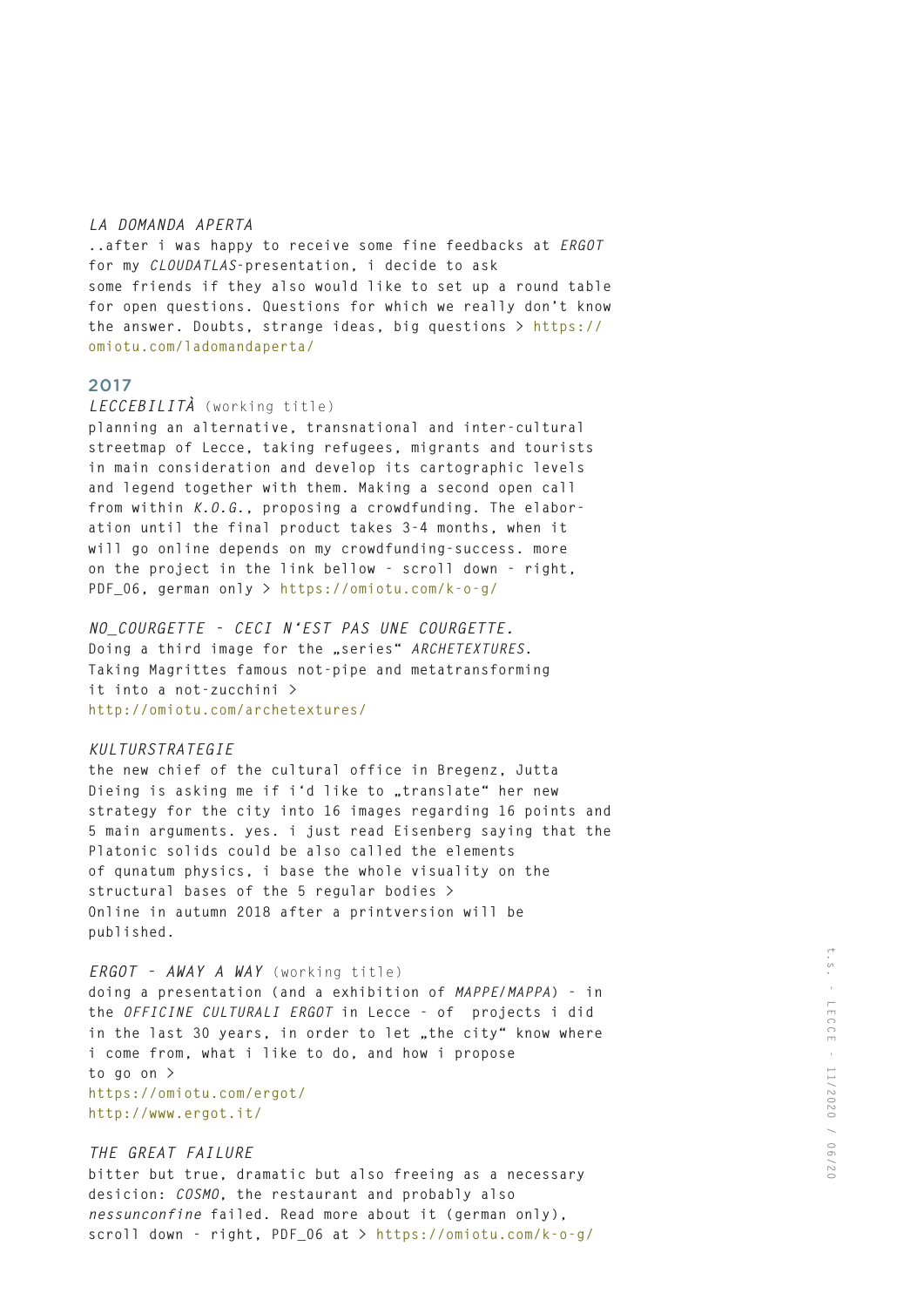### *MONELLACCI - EASYGOING,*

*STOP WASTING TIME TYING YOUR SHOES* **doing a graphic Job for elastic laces :). Salvatore C., a lawyer and human rights specialist, who invented** *IRENERI***, and whom i met in the K.O.G.-Kontext, asked me if i want. I neet to, i want to, nice collaboration, it feels like next ventures will follow > https://www.facebook.com/laccimonellacci/ http://www.ireneri.it/**

## *K.O.G. - SHALOMALEIKUM*

**Taking three images/ideas from the** *MAPPE/MAPPA***, i'm developing**  three larger formats of the "same" in a small series (1/3) and **three very large ones (≈250 x 180cm) > http://omiotu.com/shalomaleikum/**

#### *K.O.G. - MAPPE/MAPPA*

**after a year of starting** *K.O.G. - Künstler Ohne Grenzen*  (artist without borders), my , analog crowdfunding<sup>\*</sup>, i'm **presenting** *MAPPE/MAPPA* **in the** *KESSELHAUS***, Bregenz to all my most generous backers - A3, 8-sheets (1/52) for all those who were supporting me with at least €400 > http://omiotu.com/mappe\_mappa/ http://omiotu.com/k-o-g/**

# 2016

### *NESSUNCONFINE - CENA COSMOCULINARIA*

**after** *Cuisine sans frontières* **let us know that they'll support our project** *COSMO* **(!) we have a reason to cellebrate**  and to announce some good news, and organize the "1st grand *cosmoculinary dinner***" > http://www.cuisinesansfrontieres.ch http://omiotu.com/1a\_cosmocena/**

# *COSMO - a cosmoculinary restaurant in Lecce*

after organizing our ..1st Grand Festival of the World Citi*zens***" and its success we now decide to go for a multi-ethnical restaurant. Working intensively for about half a year in local (space, context, collaborations) and international research (sister projects) and the development of a detailled concept on the most underestimated culture areas of all: A RESTAURANT - from and for migrants. Soon - we hope (still didn't find the right space) - much more under > http://omiotu.com and http:// nessunconfine.org**

#### *NESSUNCONFINE\_BOOK\_O1*

**while we prepare the "***1st Grand Cosmoculinary Dinner***" i decide**  to do a book with all photographs guests did during the "1st *Grand Festival of the World Citizens***". The book will be a surprise and part of the menu > http://omiotu.com/nessunconfine\_book\_01/**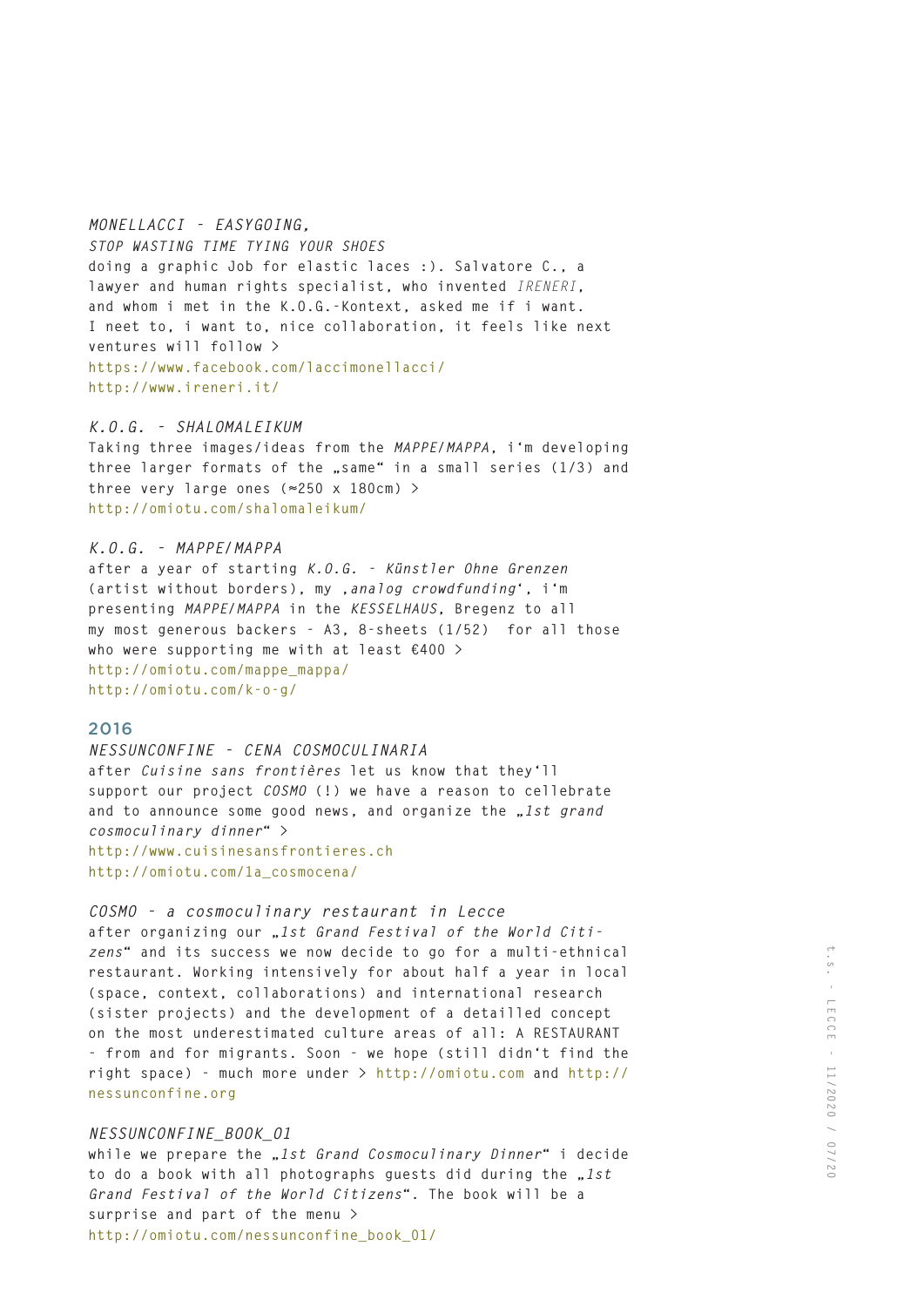*CURT SCHEIDERBAUER 1937 - 2012 - THE BIG SHOW* **after i did THE BIG BOOK last year, i now do the big show on my fathers artistic-life-long-work - in collaboration with Thomas Schiretz and the** *Kulturamt Bregenz* **> http://omiotu.com/curt-scheiderbauer-buch-ii/**

*NESSUNCONFINE - a name, a program and a claim in one*  **after we - Abel Jules Ngamndamoun Pambain, Arçenio Fernado Bila Pignoni and me - were organizing several events in collaboration with african and asian migrants in Lecce, we found a nonprofit association in order to have it easier for next ideas and steps in the same context > http://omiotu.com/nessunconfine/ http://www.nessunconfine.org/**

*K.O.G. Künstler Ohne Grenzen (Artist Without Borders)* **i am inventing my own personal '***analog crowdfunding'* **in order to go on to concentrate on collaborations with migrants. i am a migrant to, but a "privileged one". My friends escaped war and extreme poverty, i was always "escaping" decadence. And here in Lecce - we met, and here we're planing several next steps. Therefor i have to try that > http://omiotu.com/k-o-g/**

### *IL DAILY NÄCHST*

**after i did 1000 images on** *IL DAILY JETZT***, i do a break and start in the same endless image-scroll the same, but different - now the photographic moment wants to become the photo\_graphic one >**

**http://omiotu.com/ildailynaechst/ http://ildailyjetzt.com/**

# *1ª GRANDE FESTA DEI CITTADINI DEL MONDO*

**after i met Jules and we organized a dinner party on the**  *International Migrants Day* **on December 18th, and Jules was**  introducing me to Arcenio, we decide to work on the "1st Grand *Festival of the World Citizens", June 18th in the*  **Autonomous cultural center -** *Manifatture KNOS* **in Lecce > http://omiotu.com/nc\_1st-big-summerparty/ http://www.manifattureknos.org/knos/home.php**

## 2015

### *MODUMODU*

**collaboration with Amadou and Antonella - I always loved this project - that an African decides to translate african literature and poetry into italien, prints A5 books and sells the books in the streets - and met Amadou to propose a collaboration. As a first step we'll do the new website for** *MODUMODU* **- online - only God knows > https://www.facebook.com/modumoduedi/?fref=ts http://www.modumodu.blogspot.**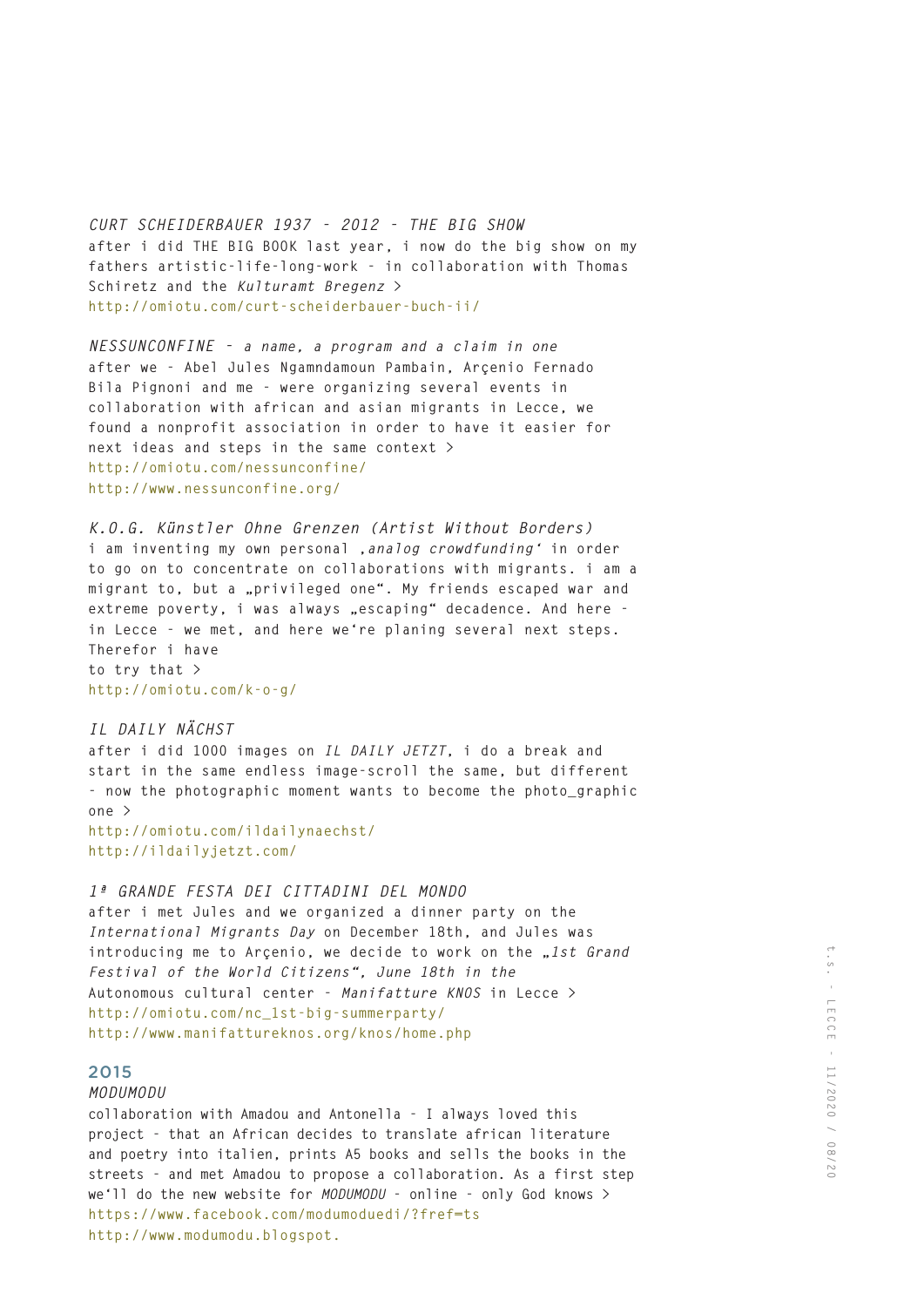#### *EMPLOYEES MOSAIC* **(working title)**

**i am asked to develop a portrait of all staff memebers of a big printing house in Austria. After my proposal is accepted i'm doing first experiments and a simulation of a screen (approx. 4 x 1m) made out of naked CMYK-screens (without casing) - each screen is supposed to be a "video-photography" of an employee, '15 looped seconds of fame', but**  also can appear as a whole as text or a random "landscape-compositi**on". Due to the desicion of the owner to first finish a big buidlingproject the real- isation is postponed to 2018... but i already elaborated the alphabet for the text-version > http://omiotu.com/cmyk-ab/**

# *CURT SCHEIDERBAUER 1937 - 2012 - THE BIG BOOK*

**Concept, layout and graphics for a complete-works-book on my fathers artwork, which turned around graphic design, abstract and geometrical painting, and almost-ready-made scultptures. Will be published and presented Dezember 2015 in Bregenz > http://omiotu.com/curt-scheiderbauer\_buch\_i/ http://www.vorarlbergmuseum.at**

### *IL TAPPITRATTO II*

**working on a new** *Tappitratto* **following the question of which media or material i want to use for which personality. Tappitratto II is supposed to become Miss Romy Schneider - Sissi, buns (***Kaisersemmel***) dyed with food essences - scroll down at > http://omiotu.com/i-tappitratti/**

#### 2014

*CHEVROLETTO* **what has Richard Prince to do with Michelangelo Pistoletto? When they become neighbors by accident quite a lot > http://omiotu.com/chevroletto/**

*THE RANGE OF O - O-YES / O-NO* **(ongoing) Imageseries, Photo-graphic translations of flash-emotions (O!) and the so-called free decision-making process > http://omiotu.com/the-range-of-o/**

#### *SCHEIDERBAUER - KAINBACHER*

**Solo exhibition -** *The Amercian Chamber* **- of my recent works (c-prints), and collaboration with Stefan Kainbacher on** *Y-LAND***,** *THE PAST CAN'T - CHANGE THE FUTURE***, a participative on/offline project, developed specially for Israelian and Palestine children. We show a 1st analog experimental arrangement > http://www.y-land.org http://www.c-art.at/**

*EDWARD SNOWDEN - POST-IT-WAR (TAPPITRATTO II)* **in the context of the American Chamber which is part of the show mentioned above i do another Tappitratto - a E.Snowden portrait done with** *POST IT > http://omiotu.com/edward-snowden/*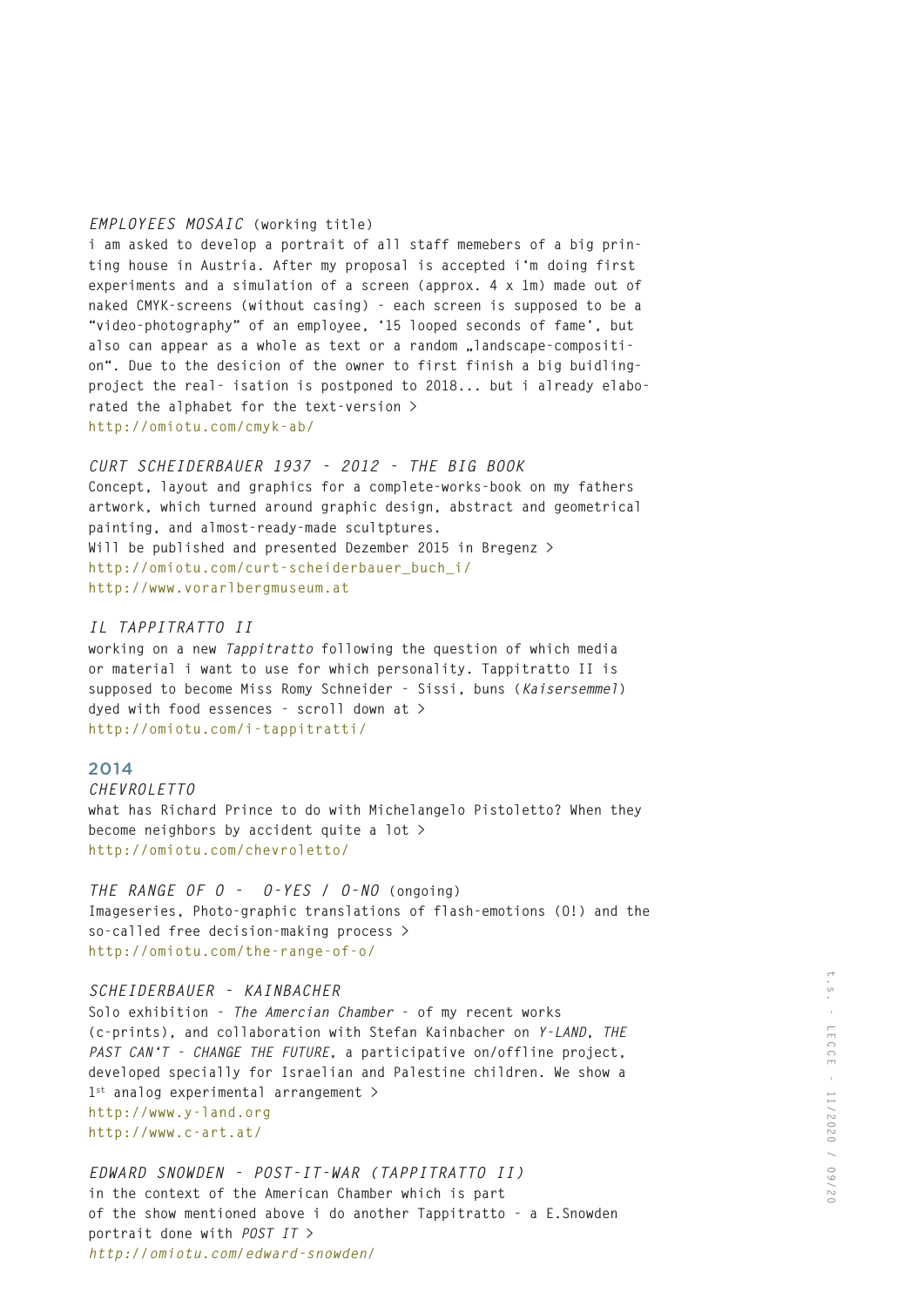### *REALVOLUTION*

**Production of a set of 5 simple postcards - miniatures of posters which all deal with the issue of identity and value (for the visitors with very low budget of** *c.art***) > http://www.omiotu.com**

## *BEATBOOK*

**Working on a partizipative multimedia-installation for during "Kultursommer 2015" in Dornbirn, Austria, between** *Conrad Sohm* **(A culture club) and** *c-art* **(B - contemporary art gallery). Embracing a whole cityspace by transporting Heart- and Soundbeats and various other metadata of the audience from A to B. Using this datapool for generating Datasculptures. In collaboration with Stefan Kainbacher. Because of its high costs the project is in the queue > http://www.conradsohm.com/ http://www.c-art.at/ http://www.beatbook.net** 

# *c a l c BOOK*

**doing the concept, first layouts and graphics about the artist collective c a l c and our more than 20 years of collaboration > http://www.calcaxy.com Will be published, sure, but when i'll have the at least-4-month-of time to realize it? > http://omiotu.com/calcbooc/**

## 2013

*IL TAPPITRATTO I - a tribute to Charles Bukowski* **Portrait of Charles Bokowksi made of approx. 7.500 Bearbottle-cups, 0 3.2m for** *LUNA - Breakfaast, Coffee & Teahouse***, Polignano a Mare > http://omiotu.com/i-tappitratti/**

### *IL DAILY JETZT*

**..because of the good feedbacks on** *c a l c***'s "***homeology***" I start a visual blog to visualy explore the so called now/jetzt > http://www.calcaxy.com/homeology http://www.ildailyjetzt.com http://omiotu.com/il-daily-jetzt/**

## *DEMOCRATIC RAIN* **-** *Protoproject Tel Aviv*

**An open source project for the free-fall, in collaboration with the Artists in Residence at the** *Arison Family Foundation, ARTPORT* **and Francesca Eugeni***,* **Tel Aviv** *>* **http://omiotu.com/democratic-rain/ www.democraticrain.net https://www.facebook.com/groups/democraticrain/**

## 2012

*GREETINGS FROM OUTSIDE THE INSIDE* **-** *a postercardbook by Pamela Campagna + tOmi Scheiderbauer* **about the first five years of our cooperation in the field of '***social design***' -** *VA BENEŠ* **-** *Radical Books***, Sokolov > http://omiotu.com/postercardbook-2/ Czech Republic - ISBN 978-80-260-1665-6**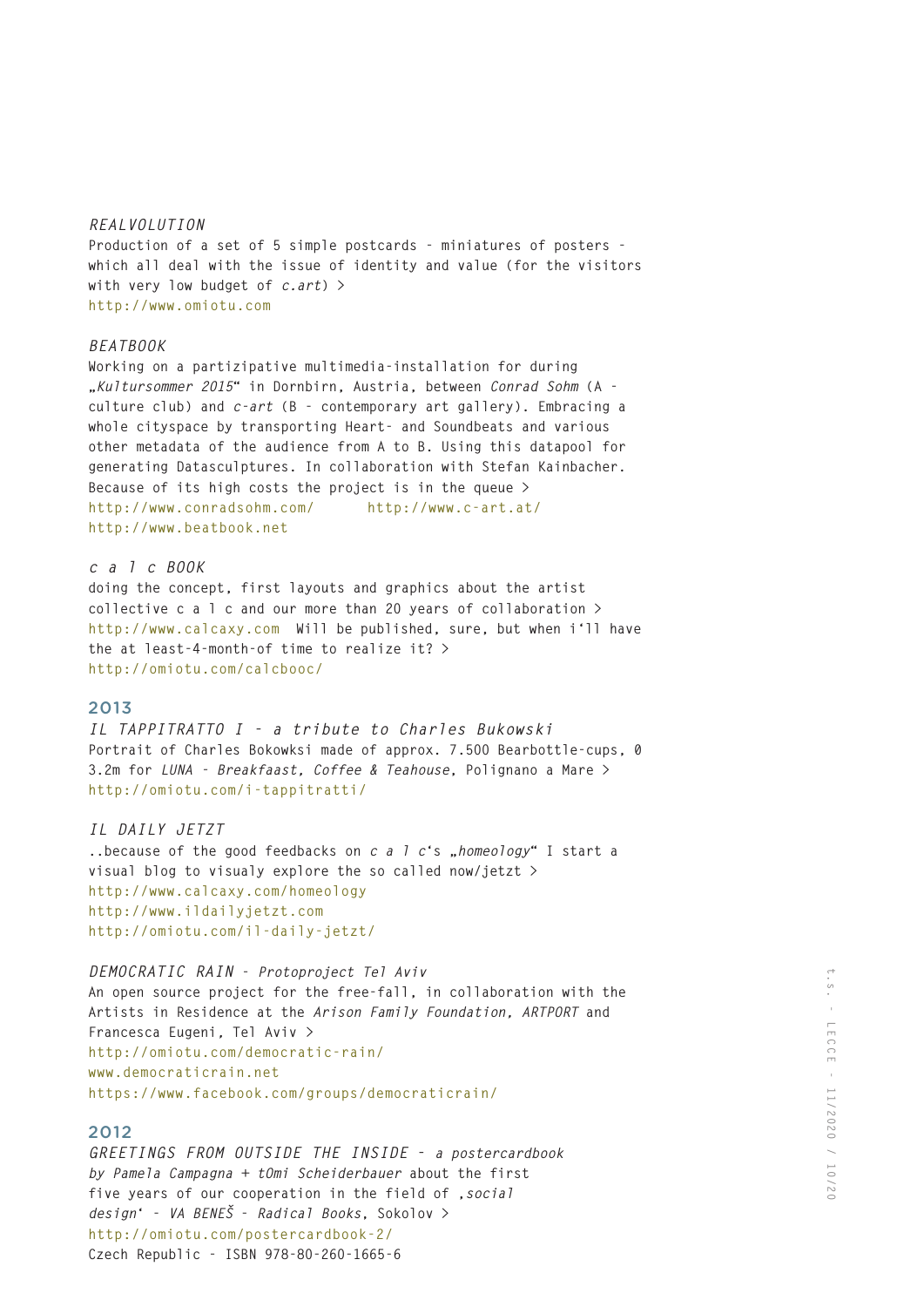# *VA BENEŠ - RADICAL BOOKS*

**Founding a publishing house of art books, along with Jana Hadravová, Lukáš Beneš and Pamela Campagna - Sokolov, Teschechische Republic > www.vabenes.com**

# 2011

### *LA DISTRUZIONE DI ADAMO*

**Streetinstallation 15 x 3,5m, Gallery** *BLUorG* **- Bari, Recontextualising the central gesture of Michelangelos fresco in the Sistine Chapel, using a transparent glossy varnish for Adamos, and a collage made of promotional junk-adds for Gods hand. In collaboration with Pamela Campagna > http://omiotu.com/la-distruzione-di-adamo/**

## *WORKING IN L-ABLE* **-**

**Graphic projects, workshops and presentations of our 'social designs' in Milano, Mons (Belgien), Lathi (Finnland), a.o., in cooperation with Pamela Campagna > http://www.l-able.net (see** *NEWS* **and** *FREE***) http://omiotu.com/l-able/**

# 2010

# *LUEGERINNER*

**Project proposal for the redesign of the** *Dr. Karl Lueger Square* **in Vienna into a free-editable-place against fascism, populism and anti-Semitism, in collaboration with Teresa Alonso Novo, David Cañavate Cazorla, Malex Spiegel and Pamela Campagna > http://calcaxy.com/files/xymedia/0000/1358/2010\_03\_karl\_ lueger.pdf http://en.luegerplatz.com/index.html** 

**(ISBNless Book, but online as a PDF)**

# 2009

*R:08 - REUNIÓN ZERO OCHO* **-** *Work in progress between artistic, political and poetic practice in reflection of the common***. Sevilla, Malaga, Cordoba, Grananda, in cooperation with**  *BNV***, Sevilla and** *UNIA - Universidad Internacional de Andalucia***,**  *Arte y Pensamiento***, and Collectives from whole Andalusia > http://omiotu.com/reu-08/ http://calcaxy.com/files/xymedia/0000/1330/2009\_12\_reu08. pdf http://www.r08.es ISBN: 978-84-7993-092-9**

# *SABBATICAL DECADE*

**after 19 years of forming an art group we decide on destinies-ways and friendly-terms to have a big-break > http://calcaxy.com/files/xymedia/0000/1631/2011\_01\_ sabbatical\_decade.pdf**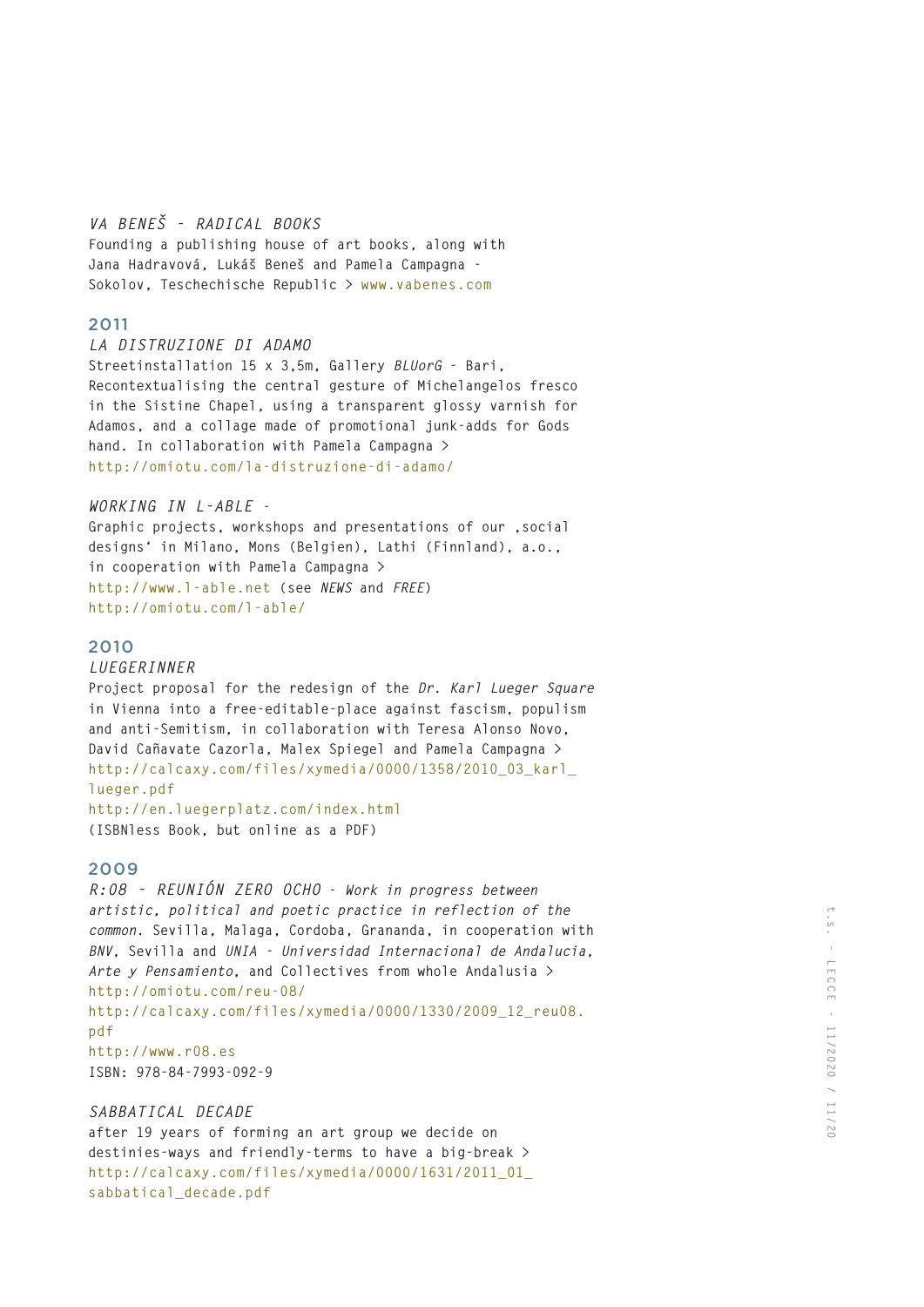*THE ART OF PARTICIPATION -* **1950 to Now**  *communimage - re:Vision* **,** *MOMA - San Francisco***. Reprogramming**  *communimage* **and its features and installation of the '***MOMENT IN TIME VI'* **an overall picture - scale of 1:2 > http://calcaxy.com/files/xymedia/0000/0941/2008\_11\_cui20.pdf http://www.communimage.net/ http://www.sfmoma.org/aop ISBN: 9780500238585**

### *VIb[]k - b()()ka*

**Elaboration of the concept, the graphics, the print- and** web-appearances for a publishing house for "collective editing", **in the context of architecture and the common space. In cooperation with Paula Alvarez, Sevilla > http://calcaxy.com/files/xymedia/0000/1492/2011\_01\_vibok\_booka.pdf**

## 2007

*ROSe - Reflexive, Objective, Subjective*  **Is an opensource project for the South Tyrolean art and culture-scene for the online auto-editing and communication of their archive ant to map their presense.** *c a l c* **developed the concept in collaboration with Benno Barth and Marion Piffer Damiani. We realize the entire graphics, the program and the web-prototype. The project fails due to of the political hickhack of the region, and after the intervention of the central government in Rome >** 

**http://calcaxy.com/files/xymedia/0000/1307/2007\_11\_ROSe.pdf**

## *A PARK FOR L.A.*

**(and many others) -** *DESIGN AND LANDSCAPE FOR PEOPLE* **New Approaches to Renewal By Clare Cumberlidge and Lucy Musgrave Thames & Hudson > www.thamesandhudson.com ISBN-10: 0-500-34233-4**

#### *PUMA WEB*

**Concept, workshops and the first step towards the realization of an online platform for the collectives of the** *Autonomous Cultural Center Pumarejo***, Seville > http://calcaxy.com/files/xymedia/0000/0177/2008\_01\_pumaweb.pdf**

## 2006

*L-ABLE (2006 - 2012)* **Founding a studio and an online platform for '***social and artistic design***', in collaboration with Pamela Campagna > http://www.l-able.net http://omiotu.com/l-able/**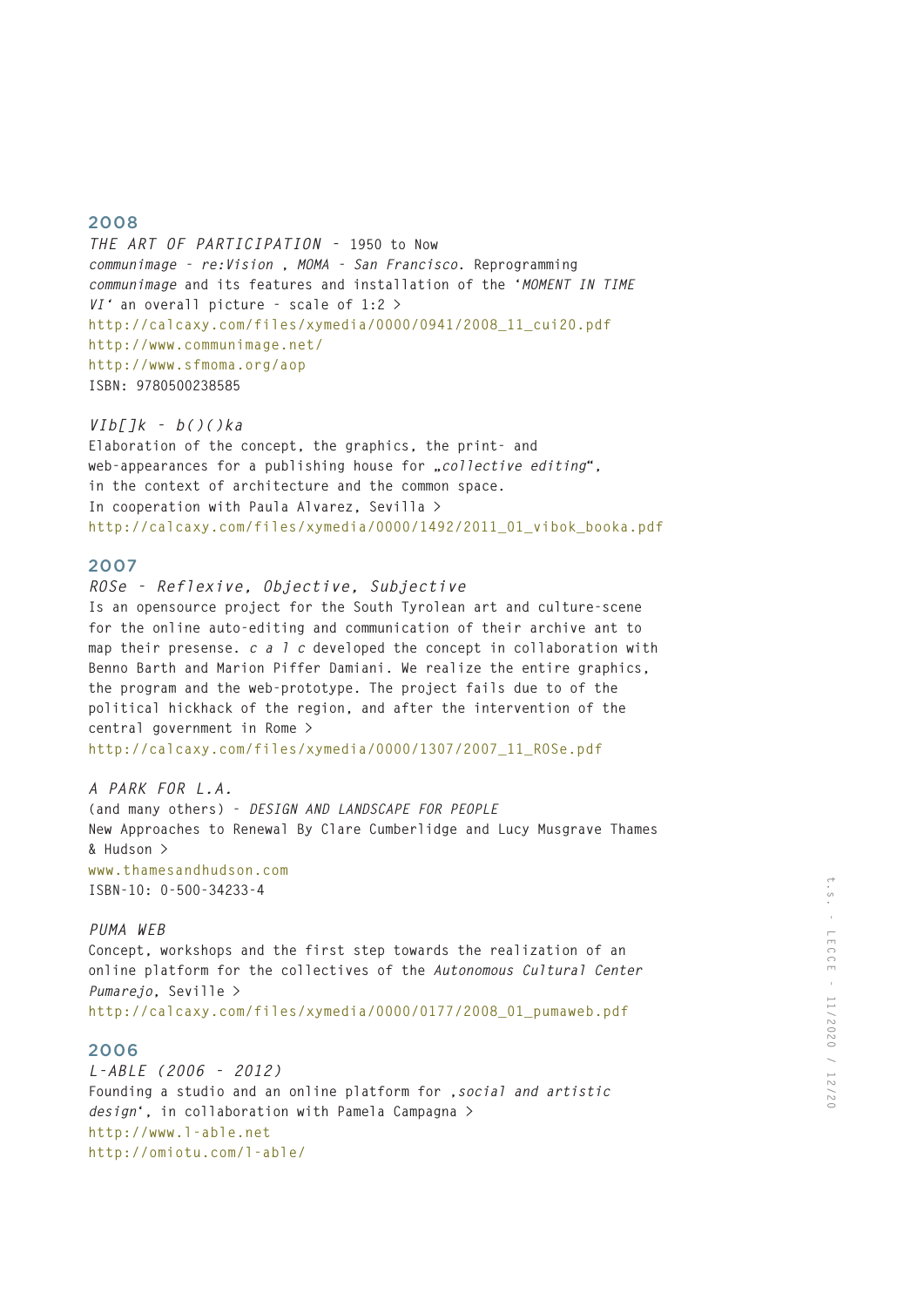## *EL GRAN POLLO DE LA ALAMEDA*

**(since 2004) book project - concept, layout, design, and graphic translation into the real space (Graffity) of the 12 year history of the controversy about the freedom and selfdetermination of a central square in Seville (***La Alameda***), in close cooperation with Santiago Barber,** *El consejo de la Redacción del Pollo***, Pamela Campagna and all related collectives > http://www.elgranpollodelaalameda.net/ http://calcaxy.com/files/xymedia/0000/0115/2006\_04\_gran\_ pollo.pdf ISBN 13 978-84-611-1046-6 http://omiotu.com/el-gran-pollo/**

## *SEVILLA-SCAN*

**Prototype** *GEOGRAFIA AFFETTIVA* **(online) for Seville - workshops with various collectives in order to understand their needs and links > http://calcaxy.com/files/xymedia/0000/0232/2003\_02\_ geanet.pdf**

### *EL TINGLAO*

**4 x 8 meter "live mapping" during the opening exhibition of the** *CAS* **in Seville (***Centro de Artes, Sevilla***), an open map for all visitors. A specially developed symbology and legend allows each one to map out his/her criticisms and suggestions for the Alameda. In collaboration with Pamela Campagna and the editorial team of** *EL GRAN POLLO DE LA ALAMEDA* **> http://calcaxy.com/files/xymedia/0000/0115/2006\_04\_gran\_ pollo.pdf**

# *ARCHITECTURE WEEK YORKSHIRE ARTIST HOUSE*

**Workshop to understand the urban situations (voidages) and interventions (proposals) on the outskirts of Leeds, and to outline building-proposals - in cooperation with Laura Quarmby and Bryan Davies, Leeds >** 

**http://www.bryanandlauradavies.com**

# 2005

*SOCIAL CONSTRUCTIONS – A MOMENT IN TIME V communimage* **at Gallery SOEX, San Francisco, curated by Abner Nolan and Scott Snibbe, 401 Alabama Street, San Francisco CA 94110 > http://www.communimage.ch/real/real\_engl.html http://www.soex.org**

*CONTEMPORARY ART OF SCIENCE AND TECHNOLOGY* **(***about communimage* **- chinese, by Zhang Yanxiang, Science Press > http://www.communimage.ch/real/real\_engl.html http://www.sciencep.com**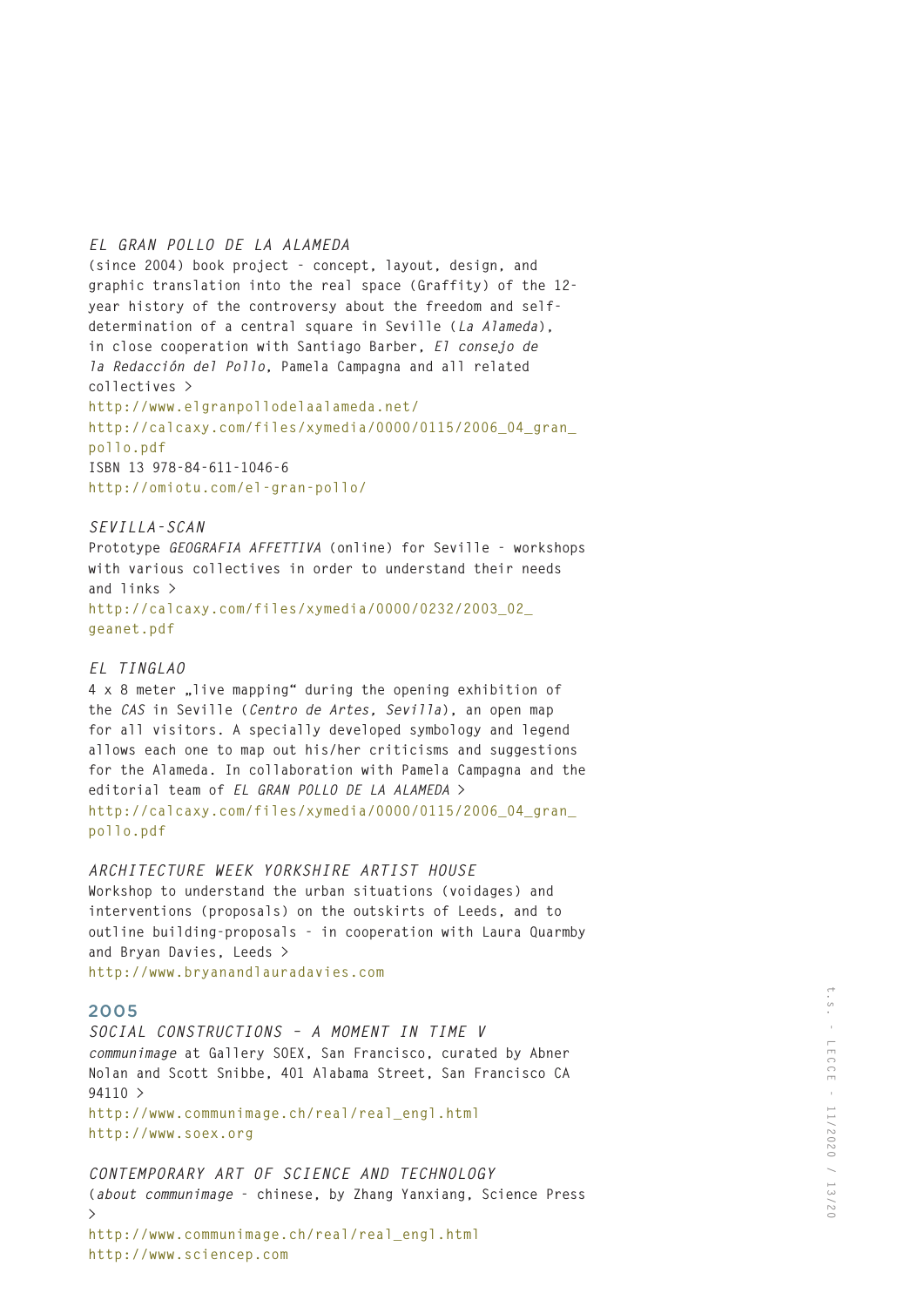**ISBN 978-7-03-020415-8**

*UFFIZI PORTE II - Vleeshal* **c a l c and Michelangelo Pistoletto got invited to reassemble**  *Uffizi Porte* **in the** *Vlesshal* **in Middelburg, Holland > http://calcaxy.com/files/ xymedia/0000/0212/2005\_06\_vleeshal.pdf**

*GEOGRAFIA AFFETTIVA – how to forget collective memories* **Gallery Richard Foncke, Ghent (Belgien) Workshop on the questions of Data-collecting, -storing and -oblivion, 25. - 30. April, Spijkstraat1, Gent > http://workshop.kunstonline. info/**

# *CASA MAS O MENOS – Alcala-01*

**Concept, graphics and website for a first project, a** *collaborative architecture* **in Alacala, Seville. In cooperation with Teresa Alonso Novo and** *La Panande ria***, an architects collective in Seville > http://calcaxy.com/files/ xymedia/0000/0055/2005\_03\_casamasomenos. pdf http://investigacion.casamasomenos.net/ articulos/77-casa-mas-o-menos http://www. despachodepan.com**

# *WITH OR WITHOUT ME* **(english)** *conversations on*

*collaborations* **Galeria SKC Belgrad, Initiator and editor (interviewer) Miklós Erhardt, Budapest > www.bighope.hu/miklos/with\_or\_without\_me/ > ISBN 86-80957-47-X http://omiotu.com/with-or-without-me/**

# 2004

*AGORA03 - a sculpture for sitting and meeting and ...* **In collaboration with Michelangelo Pistoletto, by invitation Free University of Bolzano > http://calcaxy.com/files/ xymedia/0000/0050/2004\_10\_bolzano\_agora03.pdf**

**Catalogue:** *UNTERM Kaki BAUM***, book idea and curator: Eric Steinbrecher, editor: Marion Piffer Damiani,**  *Revolver- Archiv fuer aktuelle Kunst***, Frankfurt am Main, ISBN 3-86588-160-2**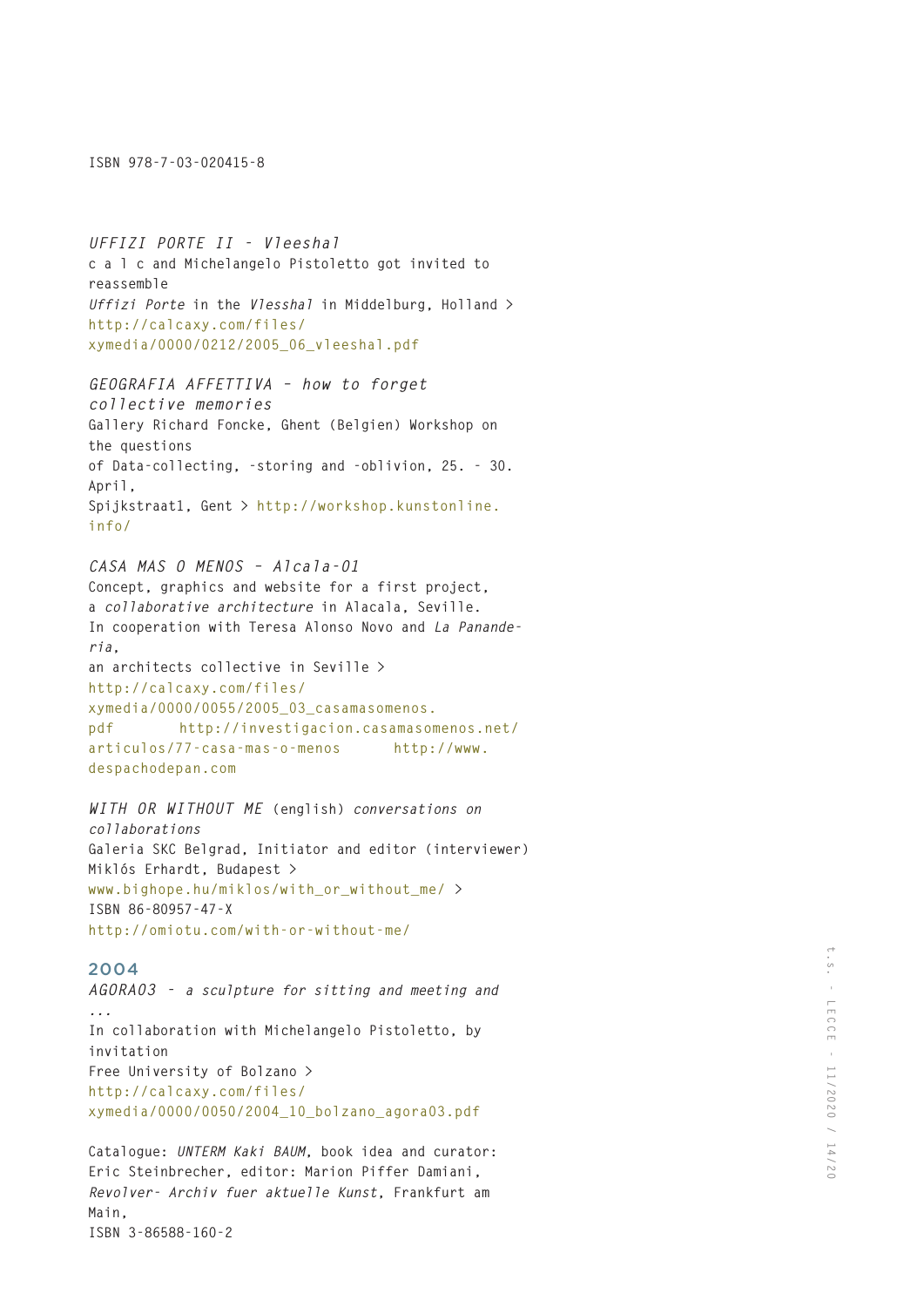*METHODS – RESEARCH PROJECTS ON ART-SOCIETY RELATIONS*  **Lecture and discussion on the development of the park** *for L.A. cittadellarte – Fondazione Pistoletto***, Biella, Italia > http://www.lovedifference.org/it/news/metodi\_ws.htm**

*UNIDEE + GEOGRAFIA AFFETTIVA* **Workshop on their physical links in space of all participating** *artists in residence - cittadellarte, Fondazione Pistoletto***, Biella, > http://www.geografiaffettiva.net/info/workshop/biella/ index.html**

### *VISIONS OF PARADISE*

**Extension of the project** *a park for the LA* **on the entire village and the desires of its inhabitants,**  *Gallery Joa Ferreira***, Cap Town – South Africa > http://www.calcaxy.com/now\_here/**

**Catalogue:** *CH Creatio-Helvetica - Paradise-Paradies-Paradis Jahreszeitschrift für literarisches und visuelles Schaffen* **ISBN >2-88474-530-0**

# *GEOGRAFIA AFFETTIVA + BCD*

**Workshop on the problem and the solution of virtual links in real space, 20 – 28 Maerz,** *Bureau des Compétences et Désirs***, Marseille, France > http://www.bureaudescompetences.org/ http://calcaxy.com/files/xymedia/0000/0232/2003\_02\_geanet. pdf**

**ISBN 2-9510598-6-89782951059863**

## *LA PISCINA*

**Moving of** *c a l c* **- Navia (Asturias) to Seville, beginning of a close cooperation with (and foundation of)** *La Piscina***, a common studio with** *La Pananderia***, an architects collective,**  which concentrates its work on new models of ..social housing" **and its interface to daily life > http://www.despachodepan.com**

### *CASQUEIRO - SINCE 1991*

**We finish the construction / living / arts and neighbourhoodexperiment after 13 years - all the buildings, except the**  *Sleeping House* **are sold > http://omiotu.com/casqueiro/**

# 2003

*GEOGRAFIA AFFETTIVA - EL PUENTE* **(Medellin) Workshop with art students, historians and designers on the problem of a virtual bridge between two very different cultures - in cooperation with Juan Esteban, Cristina Mirandola, Natalia Restrepo and** *cittadellarte, Centro Colombiano Americano* **>**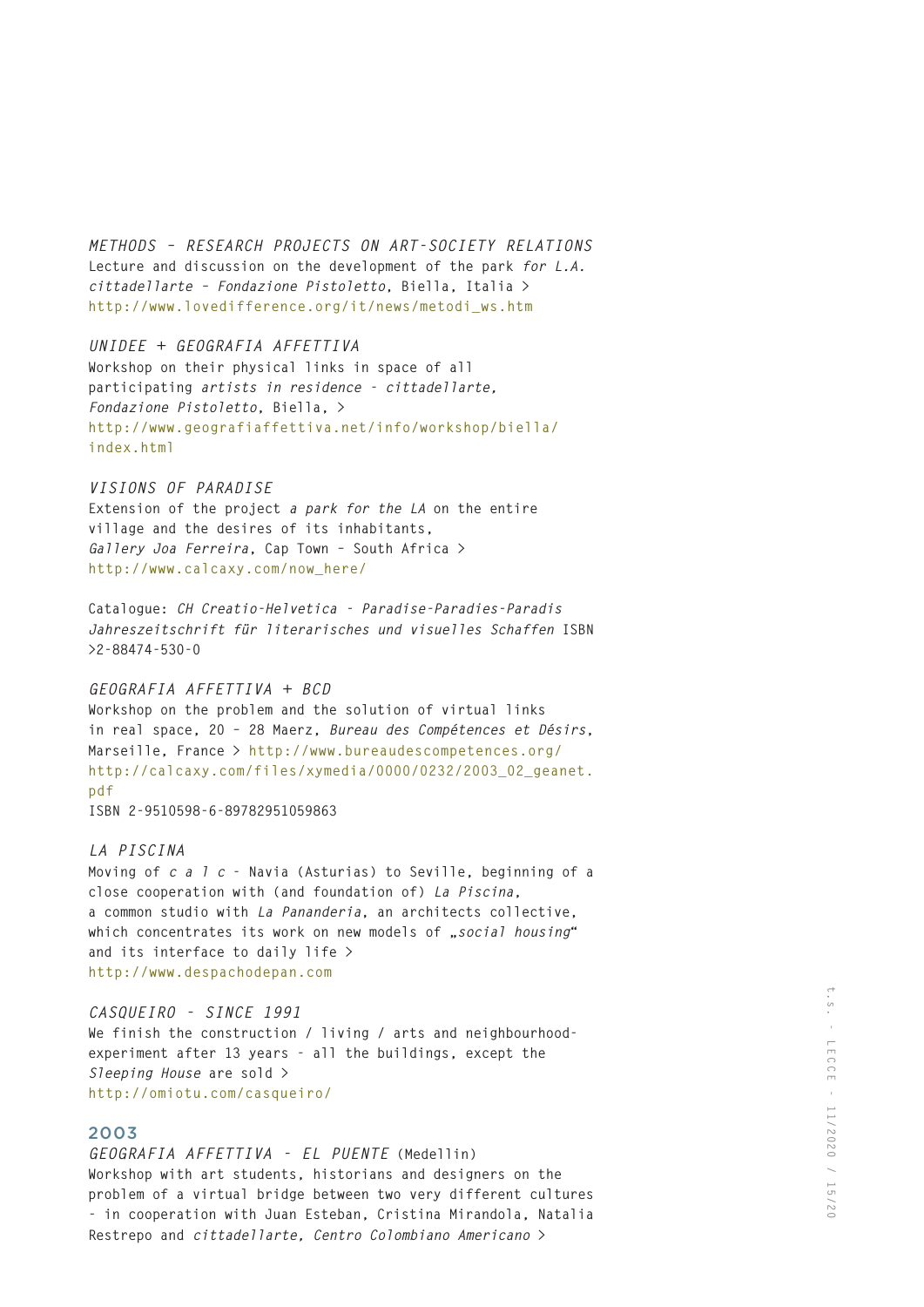**http://calcaxy.com/files/xymedia/0000/0232/2003\_02\_ geanet.pdf**

#### *CURATING DEGREE ZERO*

*An exploration of critical and experimental approaches to curating contemporary art.* **Basel and ongoing > http://www.curatingdegreezero.org**

## *MICHELANGELO PISTOLETTO & CITTADELLARTE &*

**In addition to the curation of a Pistolettoretrospective, we also develop the conceptual and practical room- and print-graphics, as well as the exhibition architecture - in collaboration with Ronald Van de Sompel, Michelangelo Pistoletto, Judith Wielander and Tom Luyckx,** *M HKA Antwerp***, 04.10 – 30.11. >** 

**http://calcaxy.com/files/xymedia/0000/0152/2003\_07\_ muhkadellarte.pdf http://www.muhka.be**

### *CRITIC IS NOT ENOUGH*

**Workshop on the extension of the project** *a park for LA* **on the question:** *What now with the acquired and transformed piece of land?* **In cooperation with Dagmar Reichert and Eva Morales Soler,**  *Shedhalle* **Zürich > http://archiv.shedhalle.ch/eng/archiv/2003/**

**ausstellung/kritik/kritikeng.shtml**

#### *MAMILA P°°L – ARTING JERUSALEM*

**Concept for workshops and an installation in** *Mamila pool***, a huge, empty cistern from Herod's time in a suburb of Jerusalem. The project fails due to the requirements of the local and central government - in collaboration with Liron Meshulem and** *La Pananderia* **> http://calcaxy.com/files/xymedia/0000/0137/2003\_10\_ mamilapool.pdf**

# 2002

*BIG TORINO 2002, BIG SOCIAL GAME* **Development of the concept of the site, and curation of**  *Bigguest* the "host country" (website) of the third Biennial of **Turin -**  *BIG Torino 2002 Big Social Game - 2001***. Realization of all in 2001 elaborated conceptual, graphic and architectural framework-elements of the 3 Biennial of Turin - in cooperation with Michelangelo Pistoletto > http://omiotu.com/big-social-game/ http://calcaxy.com/files/xymedia/0000/0040/2002\_04\_ bigguest.pdf http://www.comune.torino.it/gioart/big/bigguest/ ISBN 88-900196-1-1**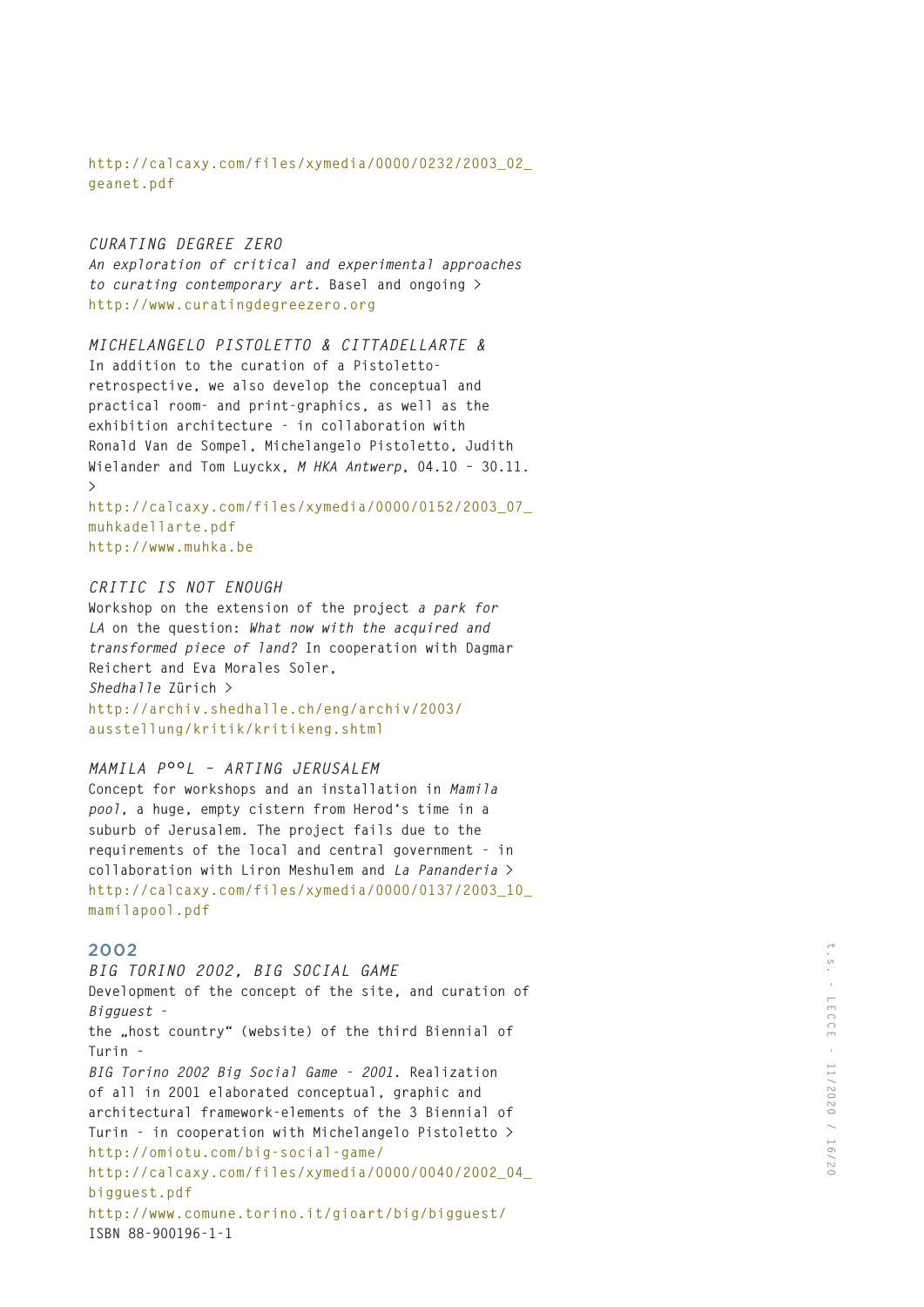*SRIRIT LEVEL*  **a sculpture to sit and to play on (water, metal, sound), by invitation of the** *AUA EXTREMA***, a Swiss pavilion at the**  *Swiss Expo 02* **- in close cooperation with Curt Scheiderbauer > http://calcaxy.com/files/xymedia/0000/0197/2002\_06\_ spiritlevel.pdf**

*BIG TORINO 2002 – BIG SOCIAL GAME* **Michelangelo Pistoletto invites us to join him, Corinne Diserens, Giacinto Di Pietrantonio, Chris Marklay, Chief Kumale and Aldo Nove to curate** *BIG TORINO 2002***. Beginning of our research / concept work > http://calcaxy.com/files/xymedia/0000/0045/2002\_03\_ bigtorino.pdf**

# 2000

# *SANDPIT* **a three-dimensional interface (model project for the** *Free University of Bolzano***) in collaboration with Michelangelo Pistoletto, Tal Adler and** *cittadellarte. Museum AR/GE Kunst* **– Bozen, Italien > http://calcaxy.com/files/xymedia/0000/0045/2002\_03\_ bigtorino.pdf**

## *cittadellartes CI*

**..later we did a proposal fot the CI for** *cittadellarte* **as well > http://omiotu.com/cittadellarte-graphics/**

# *UNIDEE - UNIVERSITY OF IDEAS*

**Together with Michelangelo Pistoletto, Haegue Yang, Tal Adler, Cees Krijnen, Stephen Miller, Suwan Laimanee and Cristiana Bottigella - development of the concept of a free university which focuses on questions regarding a socially responsible art. At the same time we develop the 1st website for** *UNIDEE***. From 2000 - 2005 I work annually 3-5 months as a monitor and curator in** *UNIDEE* **> http://calcaxy.com/files/xymedia/0000/0257/2000\_08\_unidee. pdf http://www.cittadellarte.it/unidee/index.html http://www.cittadellarte.it/progetti.php?prog=23**

## 1999

*COMMUNIMAGE* **Conception, design and programming of** *communimage***, an unmoderated and uncensored growing image in the Internet since 1999 - in, cooperation, with Johannes Gees, on invitation of Pipi Lotti**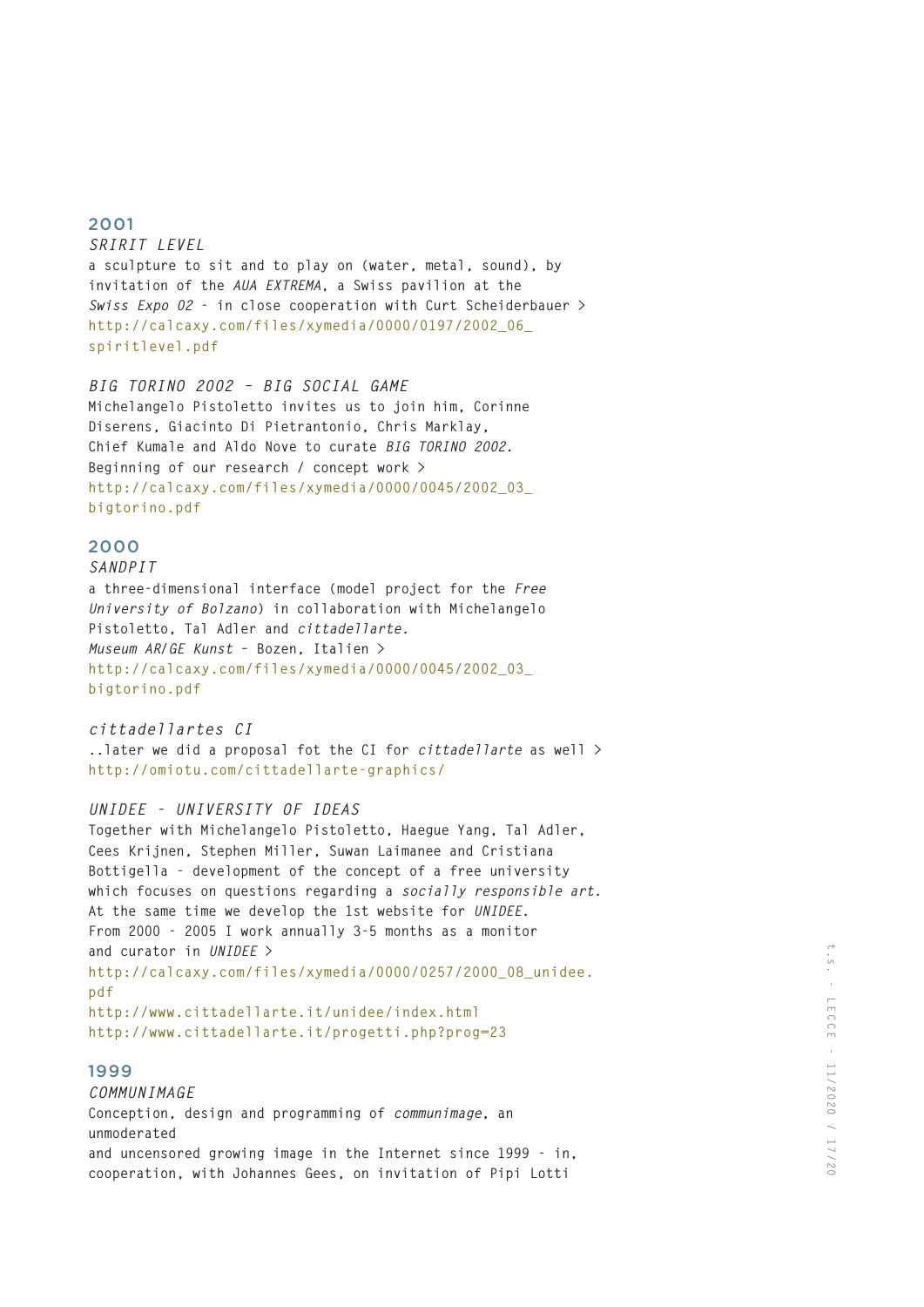**Rist for the** *swiss Expo02* **> http://www.communimage.ch http://omiotu.com/communimage/ http://www.communimage.ch/real/real\_engl.html**

*A PARK FOR L.A.*

**by invitation of Paolo Bianchi, development of a project to transform an abandoned piece of land in the village center of Las Aceñas (Asturias) into a public park in collaboration with Alvaro Garcia Lanza and Jesus Manrique - O.K.Linz, Austria > http://omiotu.com/a-park-for-l-a/ http://calcaxy.com/files/xymedia/0000/0162/1999\_05\_parque\_ naranjo.pdf ISBN 3-85415-252-3 Catalogue:** *LKW – Dinge zwischen Leben, Kunst und WerK*

#### *OneDROP - DROPone*

Development of an .area on the edge of space" (food plastic. **fiberglass, scotch tape, wood) as a web-tent for the** *artists in residence* **and guests** *cittadellarte***, Biella, Italy, and as a temporary Installation during** *ART AS TEAMWORK* **in the** *Museum of contemporary art* **in Vienna - > http://omiotu.com/dropone/ http://calcaxy.com/files/xymedia/0000/0075/1999\_08\_**

```
dropone.pdf ISBN 3-85247-022-6
```
*LA CUISINE - thinking and cooking with Pipi* **half year of collaboration in Pipi Lotti Rist's laboratory of ideas in Neuchatel, during the beginnings of the** *swiss Expo02 - working on its basic concept*

# 1998

*TIMECLOUD I* 

*Internet-nomadic-architecture* **for the development of the first website of the** *Fondazione Pistoletto* **- in cooperation with the guests of** *Arte al Centro***,** *cittadellarte***, Biella, Italien > http://www.kunsthaus-bregenz.at/kubuse/timecloud/tc\_I/ index.html**

# *TIMECLOUD II*

**during** *LIFESTYLE* **at** *KUB***, Bregenz. Internet installation free editable media-larva,** *KUB* **-** *Kunsthaus Bregenz***, Austria > http://omiotu.com/timecloud/ http://www.kunsthaus-bregenz.at/kubuse/timecloud/tc\_II/ intro.html http://calcaxy.com/files/xymedia/0000/0247/1998\_03\_ timecloud.pdf**

# *MOTHERSHIP*

**Plans and implementation of the first building of the "***interactive infra-sculpture c a l c***" in Las Aceñas, Asturias. The overall process for all buildings withdrew 1991 - 2003 > http://calcaxy.com/files/xymedia/0000/0029/1991\_11\_ casqueiro.pdf**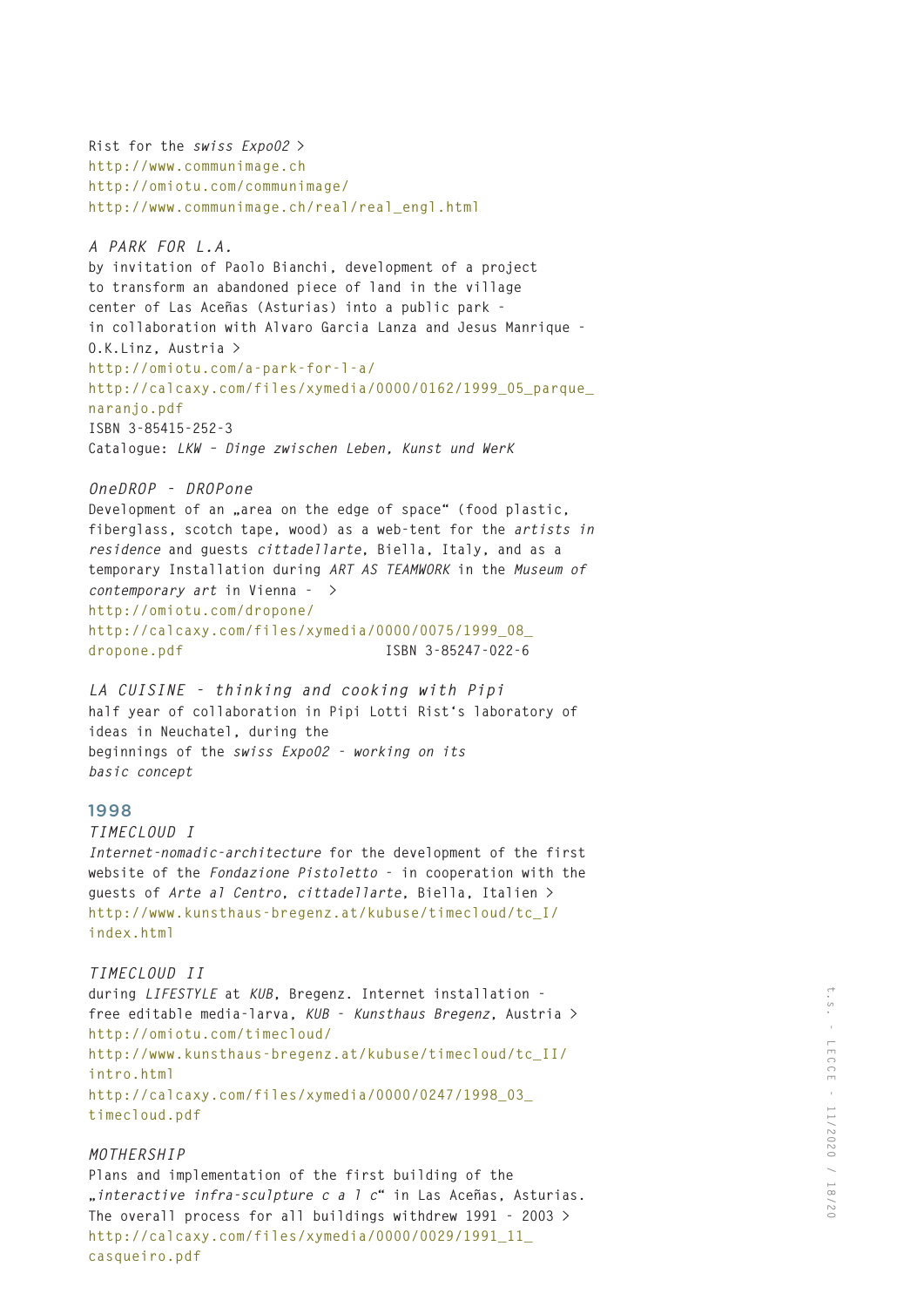*N.A.V.E. NET ACCESS VIRTUAL EMBARKING* **At the opening of** *KUB***, presentation of architecture we developed for a "***sleeping-house for c a l c***" - in association with Marco Koeppel,** *Kunst in der Stadt 97***,**  *KUB - Kunsthaus Bregenz***, Austria > http://omiotu.com/nave/ http://calcaxy.com/files/xymedia/0000/0237/1997\_04\_nave.pdf http://www.kunsthaus-bregenz.at/kubuse/nave/welcome.html** 

### 1996

*CARTOGRAFIA - www.calcaxy.com* **Presentation of our first website as a room installation,**  *Gallerie Museum Ar/Ge Kunst* **– Bolzano, Italien > http://www.calcaxy.com/archives/calc/booc.html**

*CALCAXY our first website goes online, in close cooperation with* **Gernot Tscherteu > http://omiotu.com/calcaxy/ http://www.calcaxy.com/archives/calc/booc.html http://www.calcaxy.com/archives/calc/1990-1996/time.html**

# 1991-2004

*CALC DISEÑO C.B.* **Setting up a a small enterprise (community property) to partially finance the** *c a l c* **projects (1991 - 2004) > http://omiotu.com/oldstuff/ http://calcaxy.com/files/xymedia/0000/0207/1993\_06\_varios.pdf http://calcaxy.com/files/xymedia/0000/0222/1994\_08\_www.pdf**

*C A L C - CASQUEIRO ATLANTICO LOBORATORIO CULTURAL*

**Formation of c a l c along with Teresa Alonso Novo, Lux Brunner and Malex Spiegel, an "***interactive infrasculpture***" on the north-western Spanish border to explore and develop a telematic laboratory based on local interference >** 

**http://omiotu.com/casqueiro/ http://www.calcaxy.com/files/xymedia/0000/0147/1992\_01\_ mothership.pdf http://www.calcaxy.com/files/xymedia/0000/0202/2001\_07\_studio2. pdf http://www.calcaxy.com/homeology** 

## 1990

*BLACKBOX - GRAYBOX - WHITEBOX* **Edition of the** *black box* **- the first INTERACTION-SHARE to finance the acquisition of Casqueiro, an old ruinous mill in Navia, Asturias, Spanien > http://omiotu.com/blackgraywhite/ http://www.calcaxy.com/files/xymedia/0000/1254/1991\_03\_blackbox\_ greybox\_whitebox.pdf**